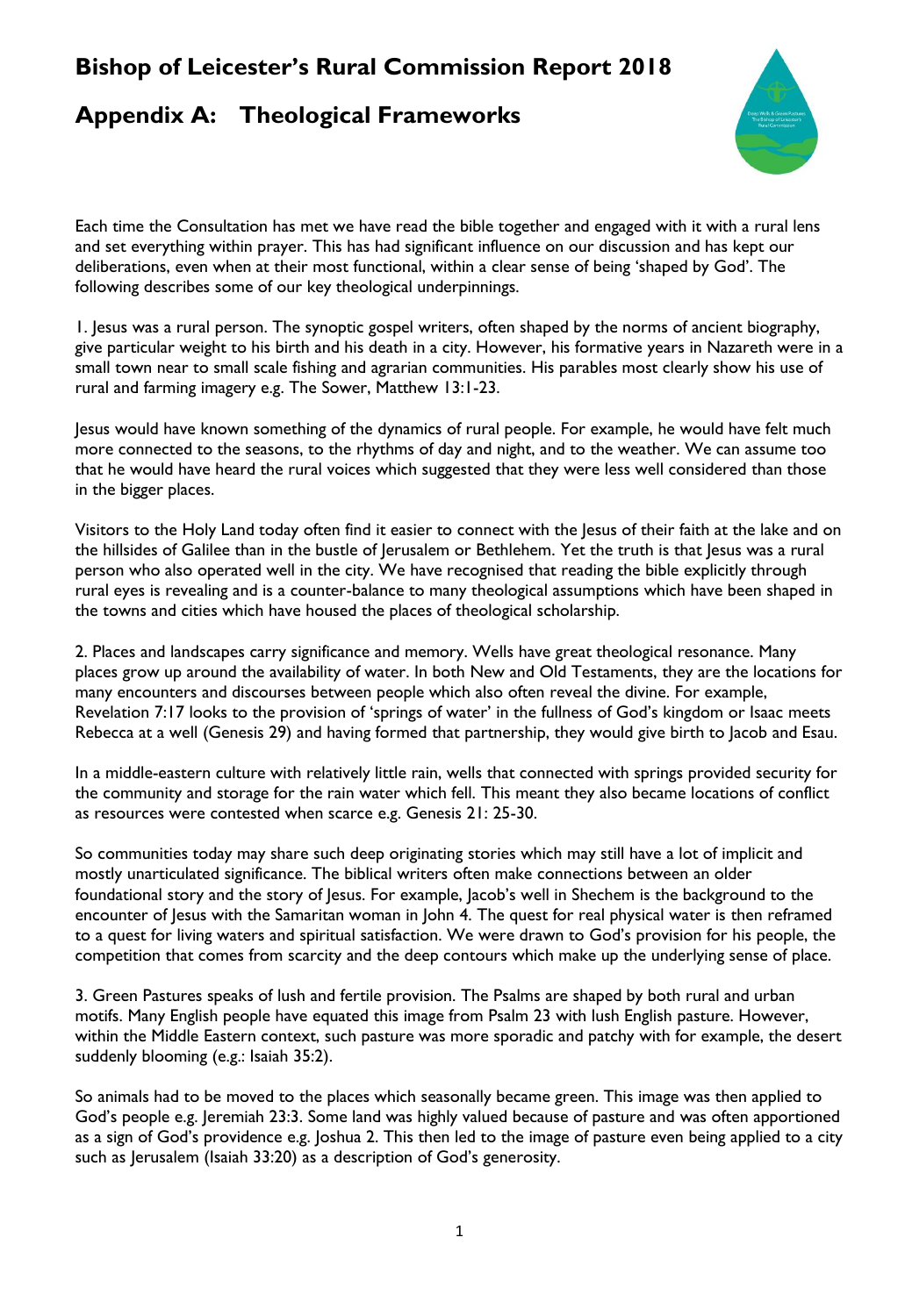# **Appendix A: Theological Frameworks**



Green pastures therefore spoke of the steadfastness of God alongside the creation of new opportunity which emerges as surprise and emerges often in places which may be more typically barren. This begged us to look hard, to be open and surprised.

4. We also engaged with the processes of change; the need to address the past, face the challenges of the present and to re-imagine a future for rural mission and ministry. We found resources in the biblical tradition of lament articulated most in the Psalms of Lament. These have both an individual character e.g. Psalm 22 and a communal character e.g. Psalm 44. They are honest and enable people to set their pain before God and through that to discover a new depth of trust in God for the future. This stands in contrast to complaint or moaning.

Walter Brueggeman recognises that the Psalms work well because there is a process of orientation, disorientation and new orientation embodied in their structure (see Spirituality of the Psalms 2002). In other ways we come before God, we pour out our hearts and through grace we are given hope to see our pains and disappointments in a new light.

We recognised the need to take this process of lament seriously as a necessary part of change. In some places this kind of change might be as significant as facing a kind of death. We explored that even in this case that it may be considered good if handled well and if set within the frame of Christ and his death and resurrection.

5. The New Testament uses many images to describe the church but prevalent is the organic imagery used by St Paul in describing the church as a body (1 Corinthians 12). This picture provides a vision of interconnection and interdependence. It is literally human scaled and it recognises that life and growth are natural phenomena we can expect also to see in the Body of Christ. These insights help underline the importance of the life of the diocese. This is how we have understood the local church.

Therefore whilst individual churches need plenty of connection and relational capital, the life of the diocese connecting all kinds of Christians in all kinds of contexts is not just an additional extra which is nice to have. Rather a sense of diocesan inter-dependence between groups or teams of churches and between the rural and the urban is of the essential nature of the church all nurtured and sent through the ministry of the Bishop.

Secondly, we noted that in many rural contexts there is a much greater sense of community connection and established relationships across the whole community than in other geographical contexts. This therefore also means that the boundaries around the edges of the Christian community are hard to pin down and narrowly define. Clearly some people are much more shaped by and committed to a Christian way of life than others. However, there is great fluidity around this. We note that human crisis such as illness or life changes often can become a stimulus to growth in faith.

The Pauline metaphor of the body values the whole whether small or large, spectacular or mundane. This organic approach sits well with the nature of the missional context of rural communities. Organic is not often used as a theological category but we have found it described the essential quality of the life of church rather than use it as a particular movement or typology of church. This is about people empowered by the breath and work of the Spirit.

6. The sociological character of rural communities is as complex as any other and is diverse especially as society changes. There is plenty of evidence of post-Christian and post-secular ideas being present in rural communities. At the same time an enduring sense of the Christianity being the default faith position as